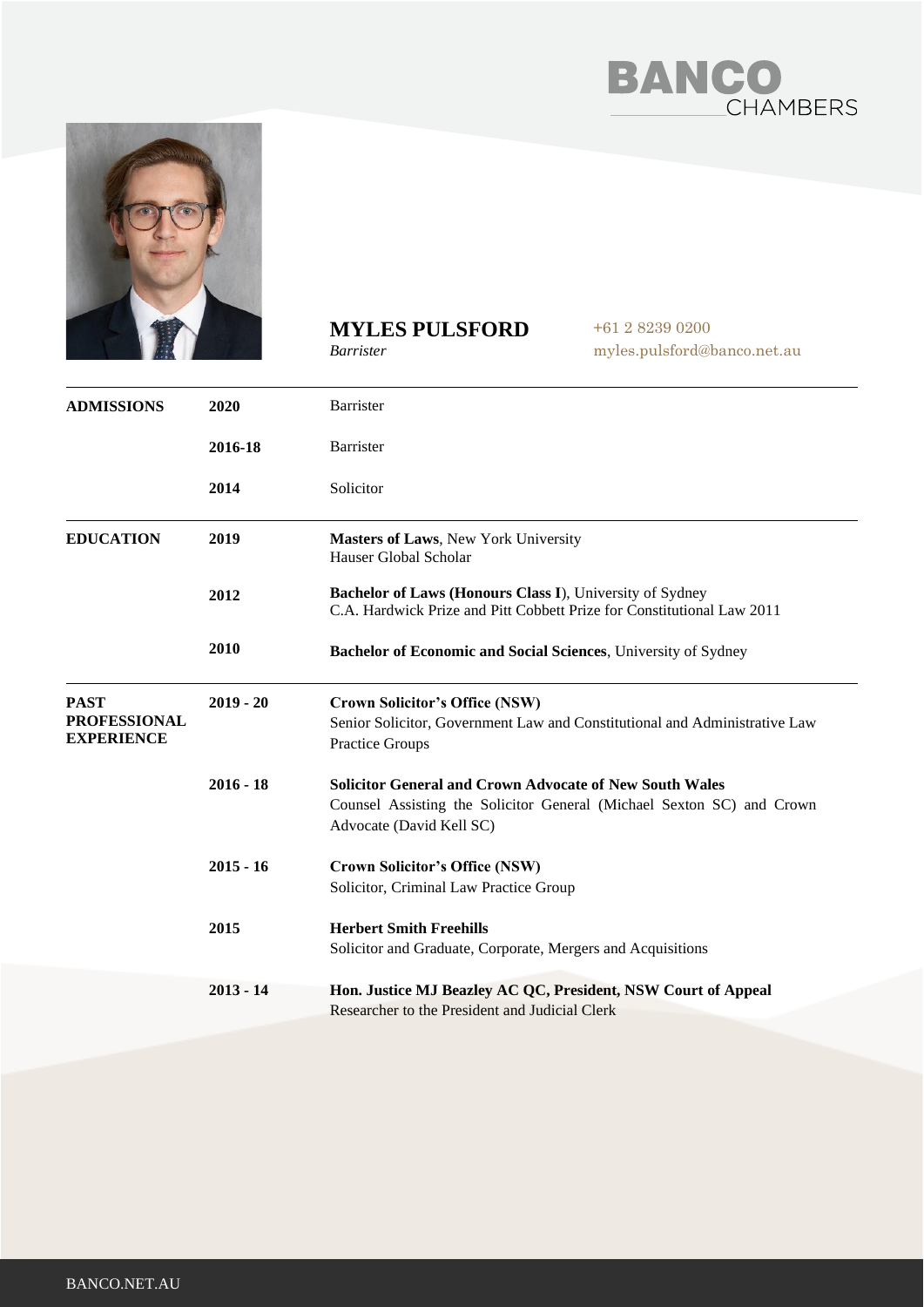

## **SELECTED CASES**

| <b>High Court of</b><br>Australia                        | Citta Hobart Pty Ltd v Cawthorn [2022] HCA 16 - appeared for the Attorney General for NSW,<br>intervening, in a constitutional matter concerning federal jurisdiction and the effect of Ch III of the<br>Constitution on State tribunals (led by M Sexton SC, instructed by the NSW Crown Solicitor's<br>Office (CSO)).                                                                                                                              |  |  |
|----------------------------------------------------------|------------------------------------------------------------------------------------------------------------------------------------------------------------------------------------------------------------------------------------------------------------------------------------------------------------------------------------------------------------------------------------------------------------------------------------------------------|--|--|
|                                                          | <b>Burns v Corbett (2018) 265 CLR 304</b> – appeared for the Attorney General for NSW and the State of<br>NSW in a constitutional matter concerning Ch III of the Constitution, federal jurisdiction and State<br>legislative power (led by M Sexton SC and K Richardson SC, instructed by the NSW Crown Solicitor's<br>Office (CSO)).                                                                                                               |  |  |
|                                                          | Grajewski v Director of Public Prosecutions (NSW) [2018] HCATrans 89 - appeared for the Director<br>of Public Prosecutions (DPP) at a special leave hearing opposing the grant of leave to appeal from<br>decision of the NSWCCA (led by D Kell SC, instructed by the Office of the DPP (ODPP)).                                                                                                                                                     |  |  |
|                                                          | <b>The Queen v Tran [2017] HCASL 275</b> – appeared for the Crown in seeking the grant of special leave<br>to appeal from a decision of the NSWCCA (led by D Kell SC, instructed by the ODPP).                                                                                                                                                                                                                                                       |  |  |
|                                                          | Hetherington v the Queen [2017] HCASL 62 - appeared for the Crown in opposing the grant of special<br>leave to appeal from a decision of the NSWCCA (led by D Kell SC, instructed by the ODPP).                                                                                                                                                                                                                                                      |  |  |
| <b>Intermediate</b><br><b>Appellate</b><br><b>Courts</b> | Herron v HarperCollins Publishers Australia Pty Ltd [2022] FCAFC 68 - appeared for<br>HarperCollins in respect of a notice of contention concerning the applicability of a State law in<br>federal jurisdiction, which involved dealing with a constitutional challenge based on the doctrine<br>of implied inter-governmental immunity and s 118 of the Constitution (led by T Blackburn SC and<br>A d'Arville, instructed by Banki Haddock Fiora). |  |  |
|                                                          | <i>Parkin v Boral Limited (Class Closure)</i> [2022] FCAFC 47 – appeared for the Contradictor in<br>proceedings concerning the Federal Court's power to make class closure orders in representative<br>proceedings (led by D Sulan SC).                                                                                                                                                                                                              |  |  |
|                                                          | $R$ v Kinghorn [2021] NSWCCA 313 – appeared for the Attorney General for NSW, intervening, in<br>respect of constitutional challenge concerning the accusatorial principle and the companion rule (led by<br>M Sexton SC, instructed by the CSO).                                                                                                                                                                                                    |  |  |
|                                                          | Doyle's Farm Produce Pty Ltd v Murray Darling Basin Authority (No 2) [2021] NSWCA 246 -<br>appeared for the applicants in proceedings concerning the interpretation of Pt 5 of the Civil Liability Act<br>2002 and s 64 of the Judiciary Act 1903 (led by N Hutley SC and SH Hartford Davis, instructed by<br>Banton Group).                                                                                                                         |  |  |
|                                                          | Robson as former trustee of the estate of Samsakopoulos v Body Corporate for Sanderling at Kings<br><b>Beach CTS 2942 [2021] FCAFC 143</b> – appeared as amicus curiae in appeal proceedings concerning<br>the nature and extent of power of the Federal Circuit Court in reviewing a registrar's decision to make<br>a sequestration order (led by V Whittaker SC).                                                                                 |  |  |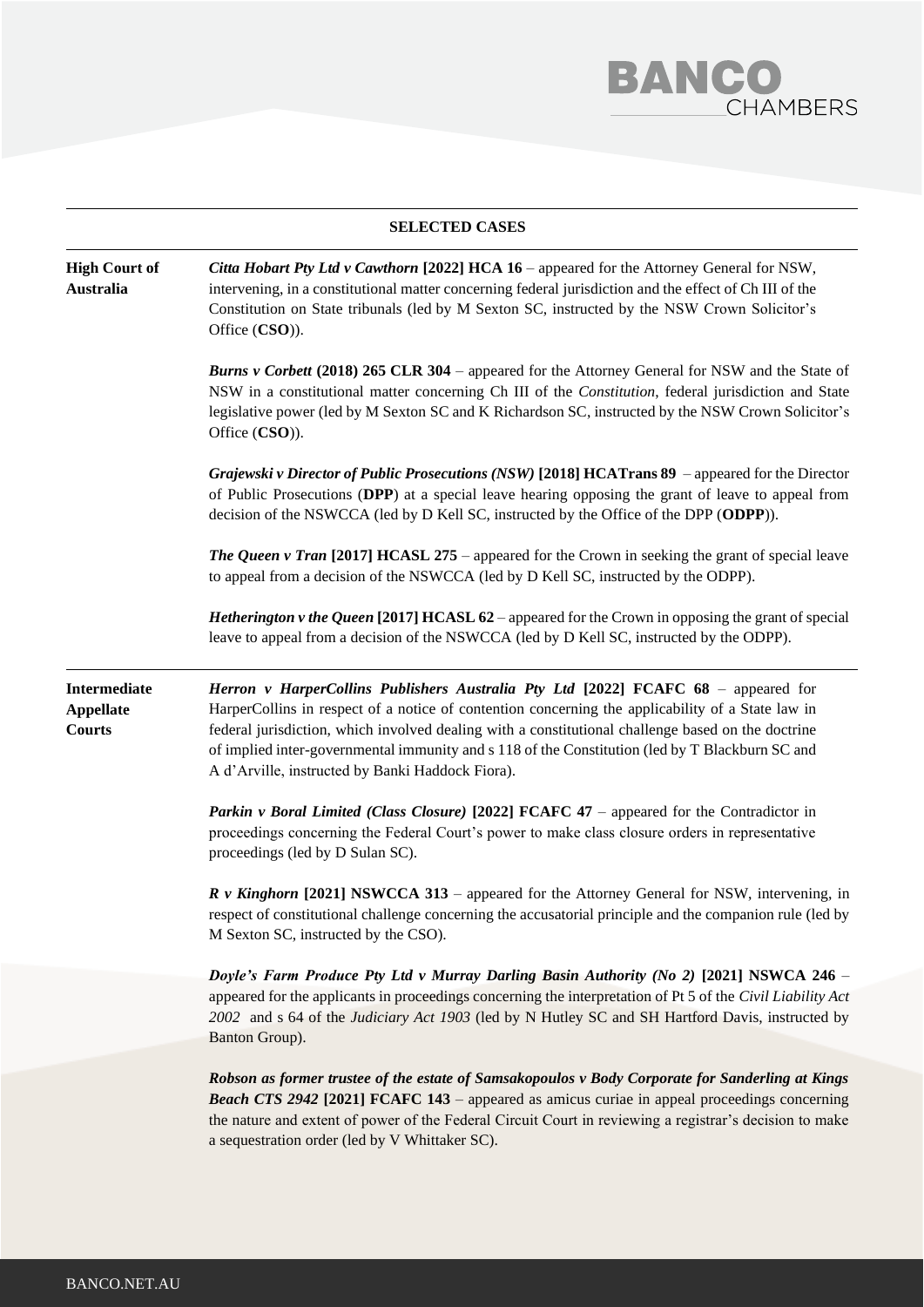

*Attorney General for New South Wales v Gatsby* **(2018) 99 NSWLR 1 –** appeared for the Attorney General for NSW in appeal and judicial review proceedings concerning whether the Civil and Administrative Tribunal was a "court of State" for the purposes of Ch III of the *Constitution* and was exercising judicial power (led by M Sexton SC and K Richardson SC, instructed by the CSO).

*Elzahed v State of New South Wales* **(2018) 97 NSWLR 898 –** appeared for the State of NSW in appeal proceedings concerning whether a party in civil proceedings can give evidence while their face is covered by a veil (led by D Kell SC and M Spartalis, instructed by the CSO).

*R v Shashati* **[2018] NSWCCA 167 –** appeared for the Crown in a Crown sentence appeal concerning the offence of aggravated dangerous driving occasioning death (led by D Kell SC, instructed by the ODPP).

*Green (a pseudonym) v R* **[2018] NSWCCA 146 –** appeared for the Crown in a sentence appeal (led by D Kell SC, instructed by the ODPP). Between 2016-2018, I appeared in 12 sentence appeals in the NSWCCA.

*Lever (a pseudonym) v R* [2018] NSWCCA 107 – appeared for the Crown in a conviction appeal concerning offences of aggravated sexual assault on a child under 16 years of age (led by D Kell SC, instructed by the ODPP).

*Clancy v Director of Public Prosecutions* **[2018] NSWCA 102 –** appeared for the DPP in judicial review proceedings concerning a refusal to state a case under the *Criminal Appeal Act 1912* (led by D Kell SC, instructed by the ODPP).

*R v Chase (a pseudonym)* **[2018] NSWCCA 71 –** appeared for the Crown in an interlocutory Crown appeal under s 5F of the *Criminal Appeal Act* concerning tendency or coincidence evidence (led by D Kell SC, instructed by the ODPP).

*White v R* [2018] NSWCCA 1 – appeared for the Crown in a conviction appeal concerning offences of sexual intercourse without consent and indecent assault (led by D Kell SC, instructed by the ODPP).

*Grajewski v Director of Public Prosecutions (NSW)* **(2017) 270 A Crim R 33 –** appeared for the DPP in a stated case concerning the meaning of damage to property in s 195 of the *Crimes Act 1900* (led by D Kell SC, instructed by the ODPP).

*Tran v R* **[2017] NSWCCA 93** – appeared for the Crown in an interlocutory appeal under s 5F concerning the compellability of a witness under s 18 of the *Evidence Act 1995* and the right of a witness to appeal under s 5F (led by D Kell SC, instructed by the ODPP).

*Hansell v Director of Public Prosecutions (NSW) [2016] NSWCA 311 – appeared for the DPP in* judicial review proceedings concerning a breach of procedural fairness by the District Court (led by D Kell SC, instructed by the ODPP).

*Engelbrecht v Director of Public Prosecutions (NSW)* **[2016] NSWCA 290 –** appeared for the DPP in judicial review proceedings relating to the nature of rights of appeal to the District Court under the *Crimes (Appeal and Review) Act 2001* (led by D Kell SC, instructed by the ODPP).